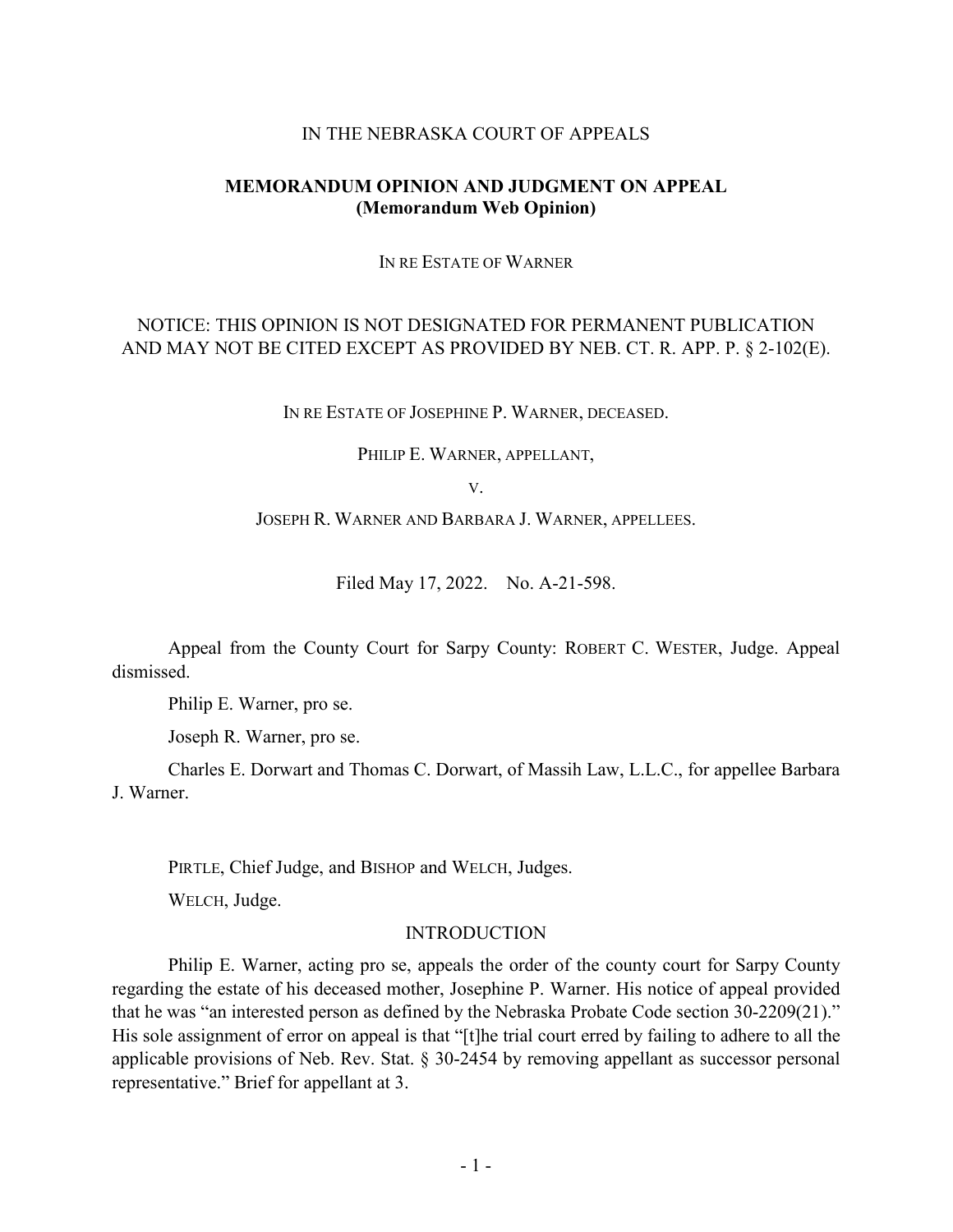#### STATEMENT OF FACTS

This appeal involves ongoing litigation among three siblings, Philip, Barbara Warner, and Joseph Warner, regarding their deceased mother's estate. This litigation has been ongoing since 2012. The most recent hearing was held on July 16, 2021. At the time of the hearing, Philip had been appointed personal representative for Josephine's estate. Philip failed to appear at the hearing in person, but he was represented by counsel.

During the hearing, the county court noted that "Philip was to appear and be ready to formally close the estate, bring the necessary documents to distribute the proceeds to the trust. And I also indicated that I would listen to Mr. Joseph Warner's motions . . . and then I've listed them." After comments by Joseph, the court noted that it had closed Josephine's estate but later opened it "[f]or the purposes or receiving more assets" and for "a new accounting with respect to the . . . newly received assets."

The county court orally listed motions filed by Joseph in this case including, but not limited to, a motion to alter or amend, motion for partial stay, a motion to recuse the judge, a motion for a continuance, a motion to vacate order, a motion for sanctions, and a motion for court to explain missing funds. The court stated "I don't know what I'm going to do with those. . . . I have to look at those as well. I don't want to do something hasty."

Later in the hearing, Barbara Warner's attorney posited that "[t]here should be an order to show cause to show why [Philip] shouldn't be removed or he should be removed forthwith and ... First Nebraska Trust Company appointed." The county court noted that, pursuant to a previous order, if Philip failed to appear, the court would take evidence to determine whether Philip should be removed. The court further stated:

I'll take the matter under advisement with respect to Philip's failure to appear and . . . provide all the information necessary to close the estate and, in conjunction with that, a decision with respect to whether he should be removed and a third party appointed to close the estate. I'm going to reserve -- I may reserve an opportunity for [Philip's counsel] to file an application for fees on this one.

At the close of the hearing, the court stated:

[The request for full distribution] will be under advisement, but . . . I've got to close [the father's] estate, which I think . . . for all intents and purposes, is done. It's got to go into Josephine's estate. And then, I suppose there's going to have to be a recalculation of inheritance tax. [Philip's counsel] may request a fee in that estate. Once that's done, then it goes into the trust and I think I'm going to hold off on that before I make -- I'll take it under advisement. . . .

On July 16, 2021, the county court entered an order setting forth, in pertinent part:

Claim by Philip Warner for personal representative fees is denied, no proper evidence was adduced.

It is ordered after making the deposit [referred to] below, Philip E. Warner is removed as personal representative for the Estate of Josephine P. Warner for his failure to comply with court orders.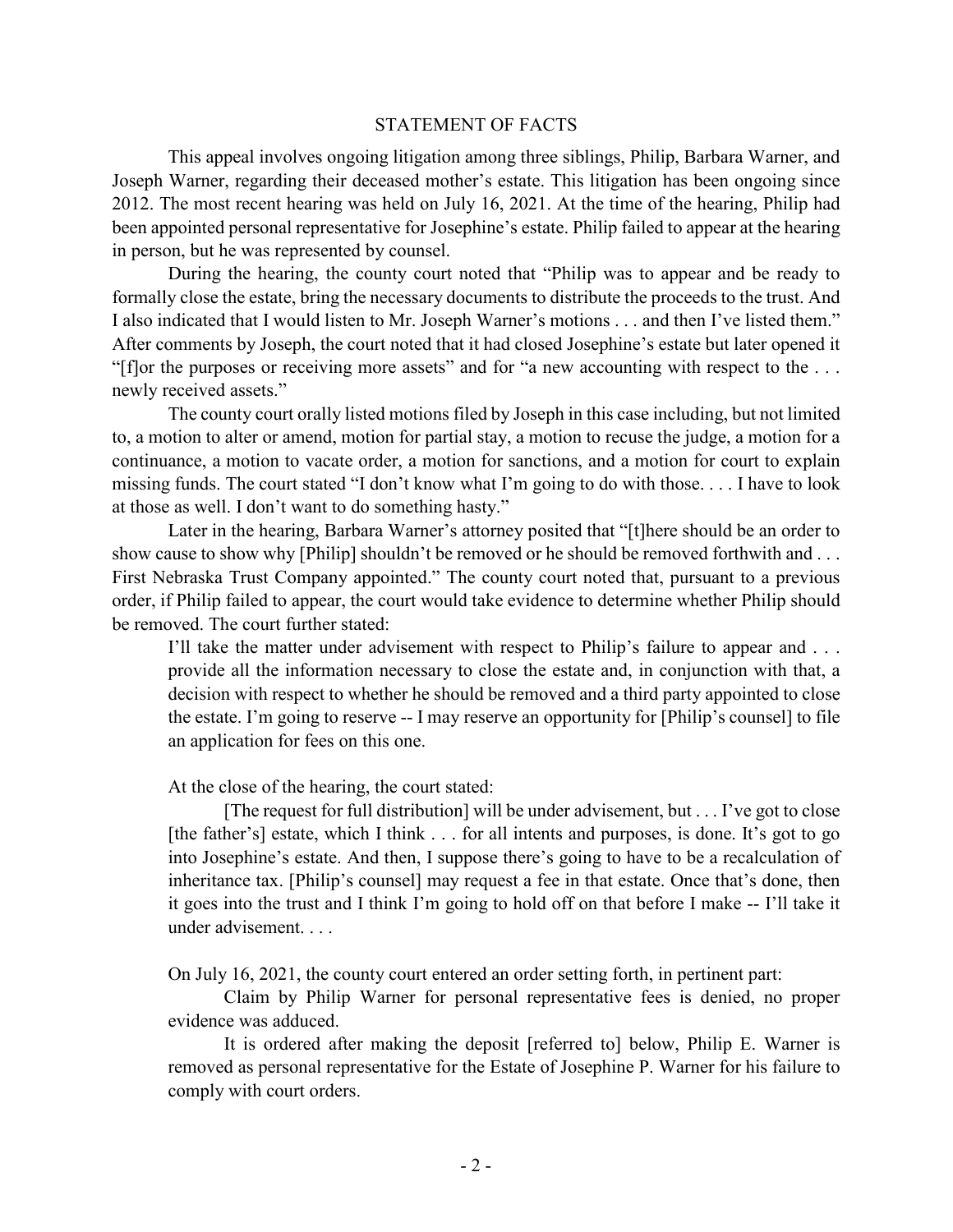It is further ordered [that] Philip E. Warner shall liquidate all [financial] accounts held for the [Estate] of Josephine P. Warner and pay the proceeds into the Clerk of the Sarpy County [Court] on or before 8/6/21.

It is further ordered if Philip E. Warner fails to make the deposit as required in the foregoing paragraph he shall appear on August 10, 2021[,] at 9:00 a.m. in Sarpy County courtroom 3 and show cause as to why he should not be held in contempt of court and punished for his willful and continued disobedience related to orders of this court.

That same day, Philip, acting pro se, filed a notice of appeal.

### ASSIGNMENT OF ERROR

Philip's sole assignment of error is that the county court erred "by failing to adhere to all the applicable provisions of  $\ldots$  § 30-2454 by removing appellant as successor personal representative." Brief for appellant at 3.

### ANALYSIS

Philip signed and submitted his brief pro se, and his request for relief was summarized in the following sentence: "**COMES NOW** Philip . . . , successor personal representative of the Estate of Josephine P. Warner, Deceased, appellant, hereby respectfully moves this Court for a Decision finding that the trial court has committed error." Brief for appellant at 1. (Emphasis in original.) Therefore, Philip initially described himself as seeking relief as the "successor personal representative" of the estate. However, he then argues in his brief that he was already removed as personal representative. We view the county court's order differently. The order provided that "after making the deposit [referred to] below, Philip E. Warner is removed as personal representative for the Estate of Josephine P. Warner for his failure to comply with court orders." At the time that Philip filed his notice of appeal, he had not made the required deposit which would trigger his removal as personal representative. Therefore, at the time of his appeal and submission of the brief for appellant, Philip remained the personal representative of the estate. Philip's attempt to submit a pro se brief as a personal representative is governed by the Nebraska Supreme Court's holding in *Back Acres Pure Trust v. Fahnlander*, 233 Neb. 28, 443 N.W.2d 604 (1989), and this court's holding in *Waite v. Carpenter*, 1 Neb. App. 321, 496 N.W.2d 1 (1992).

In explaining the effect of a pro se litigant's attempt to submit a brief on behalf of a trust, the Nebraska Supreme Court held:

[Nonlawyer] signed the brief of appellants on behalf of himself and appellants. In actuality, he had no authority to appear pro se as a trustee, and certainly not as a representative of appellants. "Except as provided in section 7-101.01, no person shall practice as an attorney or counselor at law, or commence, conduct or defend any action or proceeding to which he is not a party, either by using or subscribing his own name, or the name of any other person, or by drawing pleadings or other papers to be signed and filed by a party, in any court of record of this state, unless he has been previously admitted to the bar by order of the Supreme Court of this state." Neb. Rev. Stat. § 7-101 (Reissue 1987).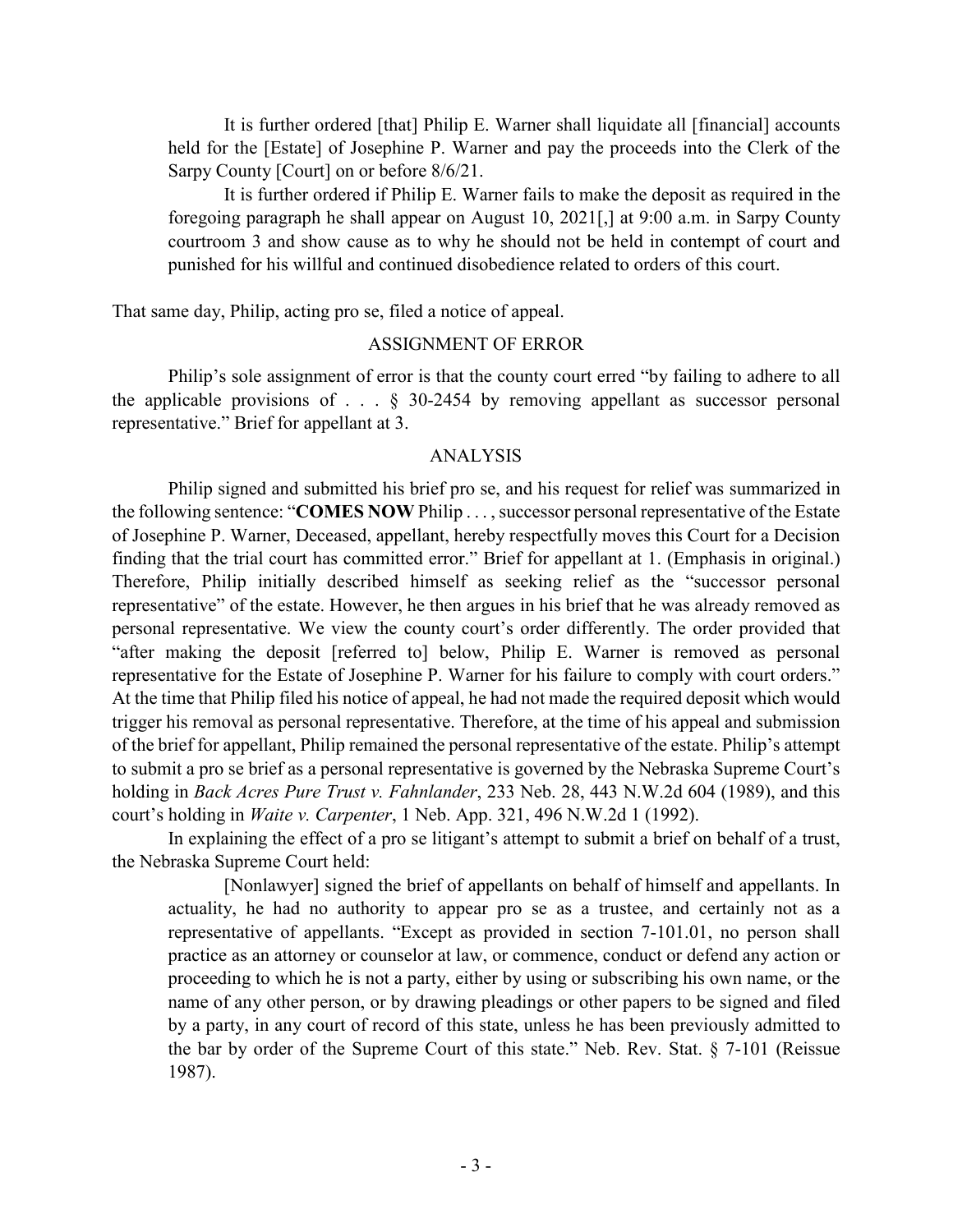It is true that, as a general rule, a trust is not a legal personality, and the trustee is the proper person to sue or be sued on behalf of such trust. *Larson v. Sylvester,* 282 Mass. 352, 185 N.E. 44 (1933); *Williams v. Downing,* 185 Okl. 633, 95 P.2d 612 (1939). However, we agree with the holding of the Supreme Court of Hawaii that a trustee's duties in connection with his or her office do not include the right to present argument pro se in courts of the state, because in this capacity such trustee would be representing interests of others and would therefore be engaged in the unauthorized practice of law. See *In re Ellis*, 53 Haw. 23, 487 P.2d 286 (1971).

Because [the nonlawyer] had no authority to file a brief in this matter, either in his own behalf or on behalf of appellants, appellants' briefs are ordered stricken, and the appeal is dismissed.

## *Back Acres Pure Trust v. Fahnlander*, 233 Neb. at 29, 443 N.W.2d at 605.

Citing to *Back Acre Pure Trust*, this court held in *Waite v. Carpenter, supra*, that the same rule applies to a personal representative of an estate. This court held:

In the case at hand, [appellant], as the personal representative, argues that he is representing himself as a party and therefore is not engaged in the practice of law. However, this is simply a misapprehension of the role of a personal representative. Under Nebraska law, a personal representative "is a fiduciary who shall observe the standards of care applicable to trustees. . . ." Neb. Rev. Stat. § 30-2464(a) (Reissue 1989).

## *Waite v. Carpenter*, 1 Neb. App. at 325, 496 N.W.2d at 4.

Here, the county court's order which removes Philip as personal representative after he makes the required deposit is an action that impacts the entirety of the estate. However, since Philip had not made the deposit which would trigger his removal at the time that he filed the notice of appeal in this case, he continued in his role as personal representative, thus acting in a fiduciary capacity when appealing the court's order. Under those circumstances, he is engaging in the unauthorized practice of law which is prohibited. Because Philip, as acting personal representative, had no authority to submit a pro se brief in this manner, his brief is ordered stricken and the appeal is dismissed. See *Back Acres Pure Trust v. Fahnlander*, 233 Neb. 28, 443 N.W.2d 604 (1989).

For the record, we further note that Joseph Warner filed a brief for appellee wherein he requested affirmative relief on behalf of the estate. However, Joseph did not comply with the rules governing cross-appeals. In *In re Interest of Natasha H. & Sierra H.*, 258 Neb. 131, 146-47, 602 N.W.2d 439, 451 (1999), the Nebraska Supreme Court noted that Nebraska appellate courts

have always refused to consider a prayer for affirmative relief where such a claim is raised in a brief designated as that of an appellee. . . .

Parties wishing to secure appellate review of their claims for relief must be aware of, and abide by, the rules of [the Nebraska Supreme Court] and the Court of Appeals in presenting such claims. Any party who fails to properly identify and present its claim does so at its peril.

Accord *In re interest of Steven S. et al.*, 27 Neb. App. 831, 936 N.W.2d 762 (2019).